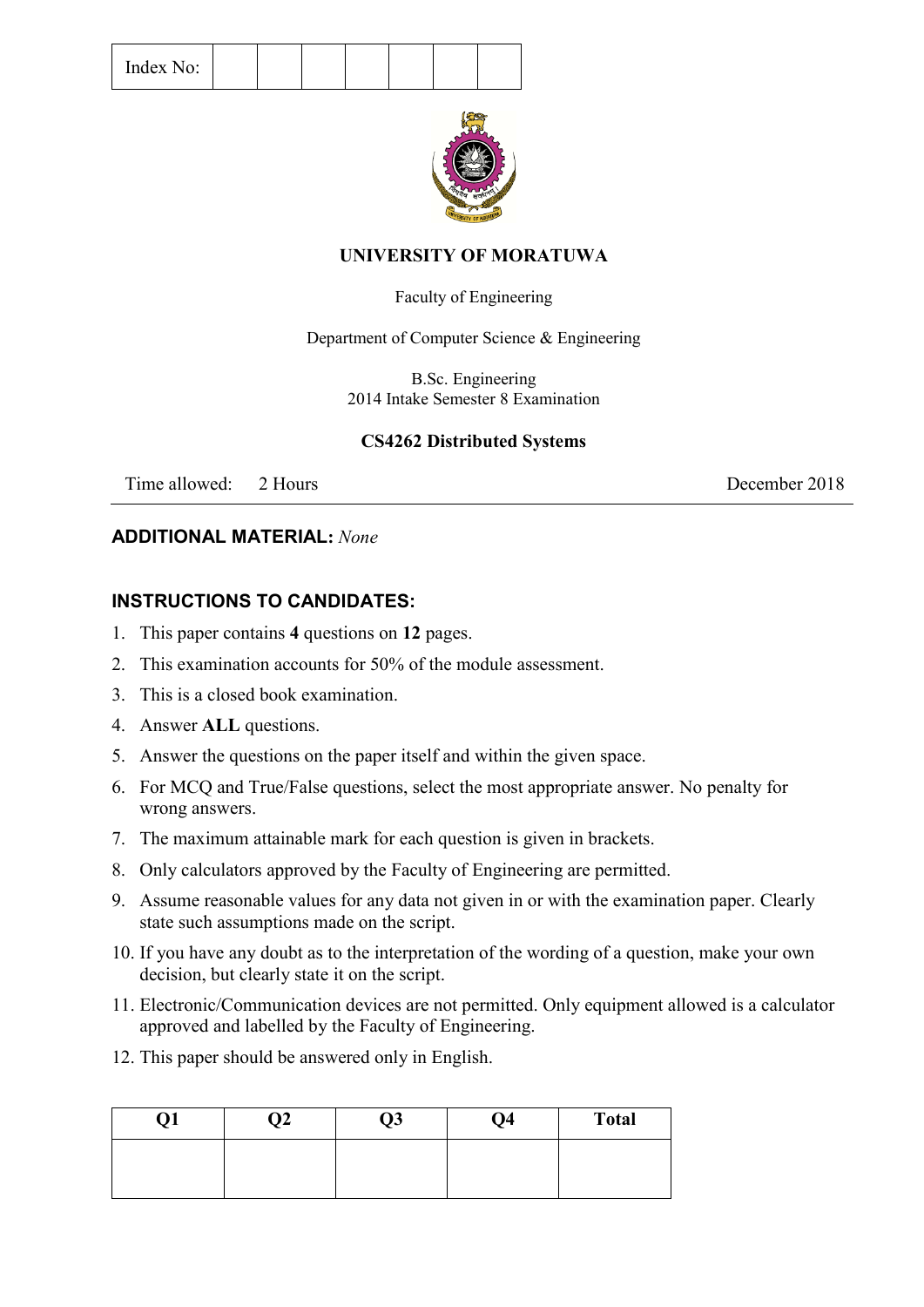| Index No: |  |  |  |  |  |  |  |  | [0.82062]<br>O∠UJZT |  |
|-----------|--|--|--|--|--|--|--|--|---------------------|--|
|-----------|--|--|--|--|--|--|--|--|---------------------|--|

## **Question 1 [25 marks]**

Circle the most appropriate answer.  $[2 \times 10 \text{ marks}]$ 

- (i) Which of the following statements does **not** reflect the characteristics of a distributed system?
	- a. Maintains global state despite of node churn and failures
	- b. Presents a single system view to users while hiding the existence of multiple nodes
	- c. Handles varying loads via horizontally scaled stateless components
	- d. Tradeoff consistency to maintain availability during network partitioning
- (ii) Which of the following is a **not** a characteristic of Cloud Computing?
	- a. Centralized c. Service orientation
	- b. Rapid elasticity d. Rely on virtualization
- (iii) Which of the following statements are true?
	- (p) Network File System is an example of Access Transparency.
	- (q) Google Drive is an example of Location Transparency.
	- (r) Lankadeepa.lk is an example of Replication Transparency.
	- a. *p* and *q* only c. *q* and *r* only
	- b. *p* and *r* only d. All three
- (iv) In a modern multi-tiered web application
	- a. Each tier can be scaled independent of others
	- b. Overall availability is determined by tier with the highest numbers of nodes
	- c. Rely only on host-level load balancing
	- d. Typically runs active-active databases
- (v) Which of the following statement is true about P2P networks?
	- a. Unstructured networks provide guaranteed content discovery with predictable bounds
	- b. Unstructured networks are desirable in small-scale or highly dynamic systems
	- c. Structured networks could tolerate higher level of peer churn and failure
	- d. Structured networks are desirable in indexing mutable objects with multiple complex attributes
- (vi) Which of the following is true about distribute mutual exclusion algorithms
	- a. Centralized algorithm guarantees first come first serve property
	- b. Decentralized algorithm works well under high contention
	- c. Token-based algorithm does not scale as worst case waiting time is O(*n*)
	- d. Distributed algorithm requires physical clocks of nodes to be in sync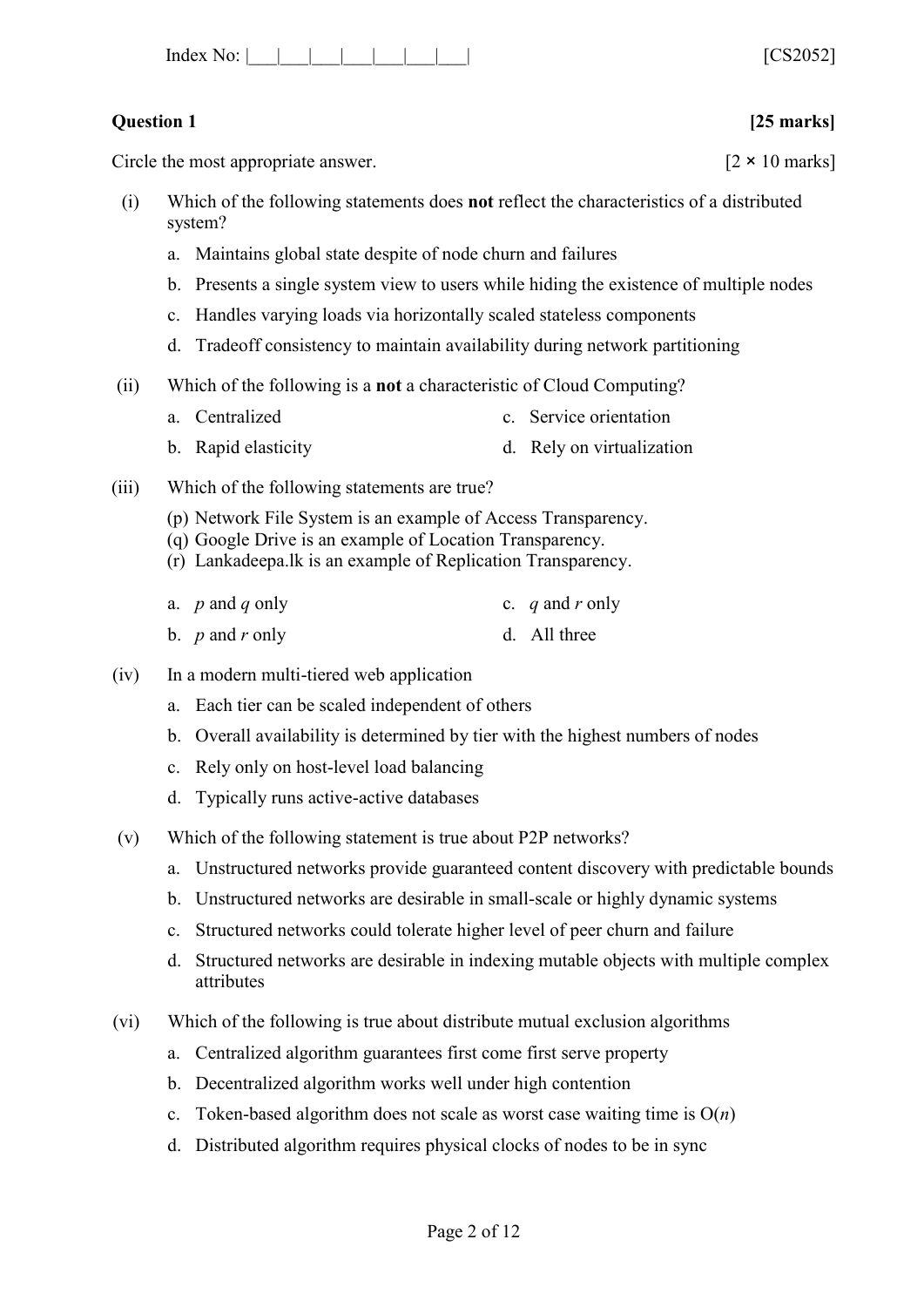Index No: |\_\_\_|\_\_\_|\_\_\_|\_\_\_|\_\_\_|\_\_\_\_| \_\_\_| [CS2052]

- (vii) Which of the following is true about distribute mutual exclusion algorithms
	- a. Bully algorithm can scale to large networks with high churn and failures
	- b. Ring algorithm can scale to large networks with high churn and failures
	- c. Require nodes identifiers to be globally unique
	- d. Require peers to know all other peers in the system
- (viii) To support failure atomicity
	- a. Needs synchronize operations c. Operations must be indivisible
	- b. Partial results need to be visible d. Objects must be recoverable
	- (ix) Which of the following statements is true about blockchain?
		- a. Consensus based on an elected leader provides weak consistency
		- b. Consensus based on an elected leader provides consistency even in a partitioned network
		- c. Proof of Work (PoW) based consensus provides eventual consistency
		- d. Average time to solve the puzzle in Proof of Work (PoW) increase with number of blockchain nodes
	- (x) Which of the following is true about transactions?
		- a. Dirty Read problem can be solved using Serial Equivalence
		- b. Impact of Dirty Read problem can be recovered using Write-Ahead Log
		- c. Lost Update problem can be solved using Serial Equivalence
		- d. Nested transactions work on distributed data
	- (xi) Fill in the blanks using one of the following keywords:  $\begin{bmatrix} 1 \times 5 \text{ marks} \end{bmatrix}$ Active | Batch | Byzantine | f - 1 | f + 1 | Nakamoto | Passive | Request-level | Stream | Thread-level
		- a. High throughput in Cloud Computing is achieved via **parallelism**.
		- b. caching is still effective in the presence of HTTPS.
		- c. \_\_\_\_\_\_\_\_\_\_\_\_\_\_\_ processing operates on data in motion.
		- d. Agreement/Consensus in the presence of misbehaving nodes need fault tolerance.
		- e. To reach consensus with *f* crash failures requires at least \_\_\_\_\_\_\_\_\_\_\_\_\_\_ rounds of message exchanges.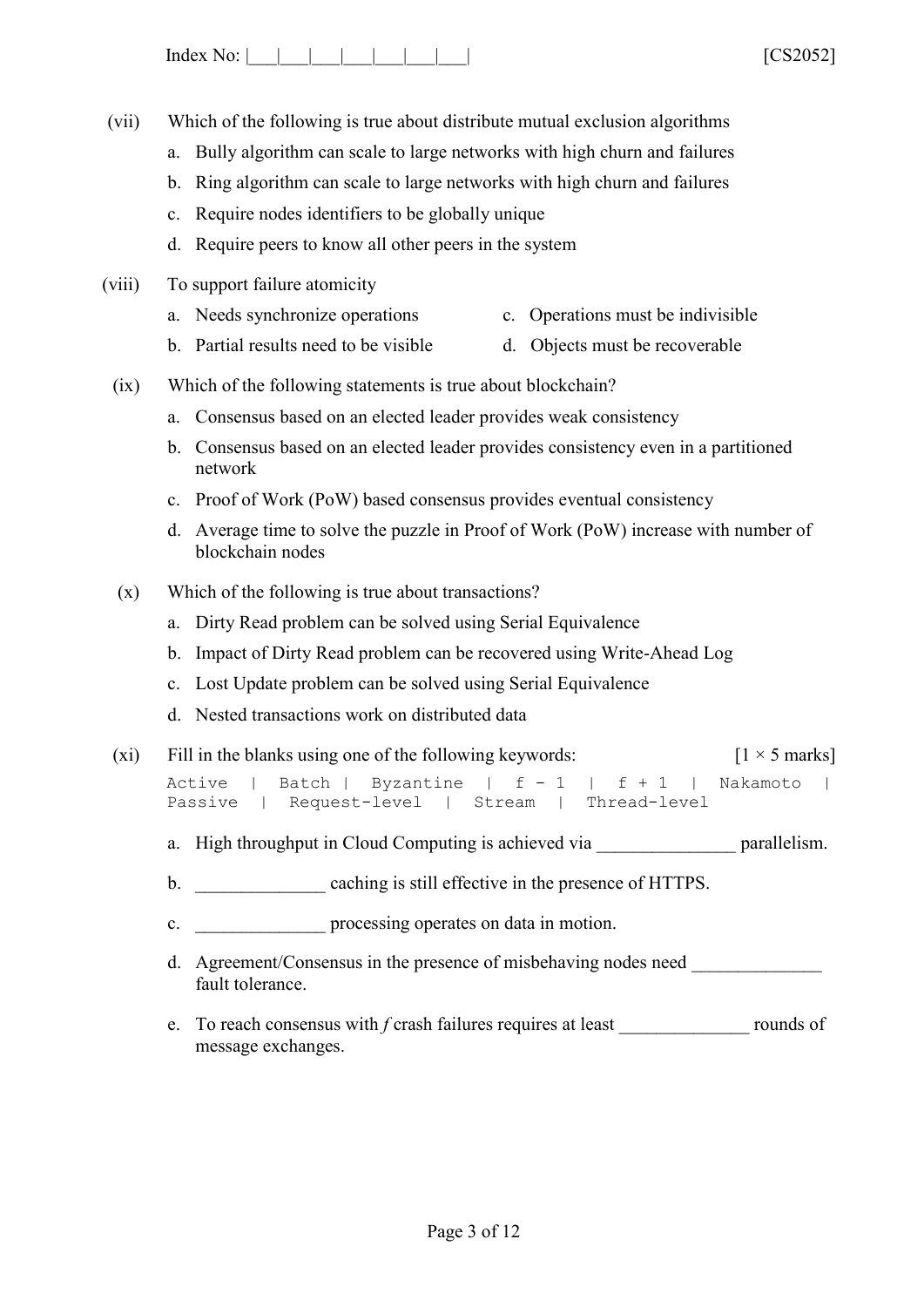| Index<br>. . |  |  |  |
|--------------|--|--|--|
|--------------|--|--|--|

## **Question 2 [25 marks]**

[CS2052]

(i) Using an example, briefly explain how scaling transparency could be achieved better via stateless components. [5 marks]

Consider the following design (Figure 1) of a web-based application. Availability of each component and service is given in the figure. To enhance the throughput and reliability of the web-based application, it is proposed to run 2 instances of both the Web Role and Worker Role.





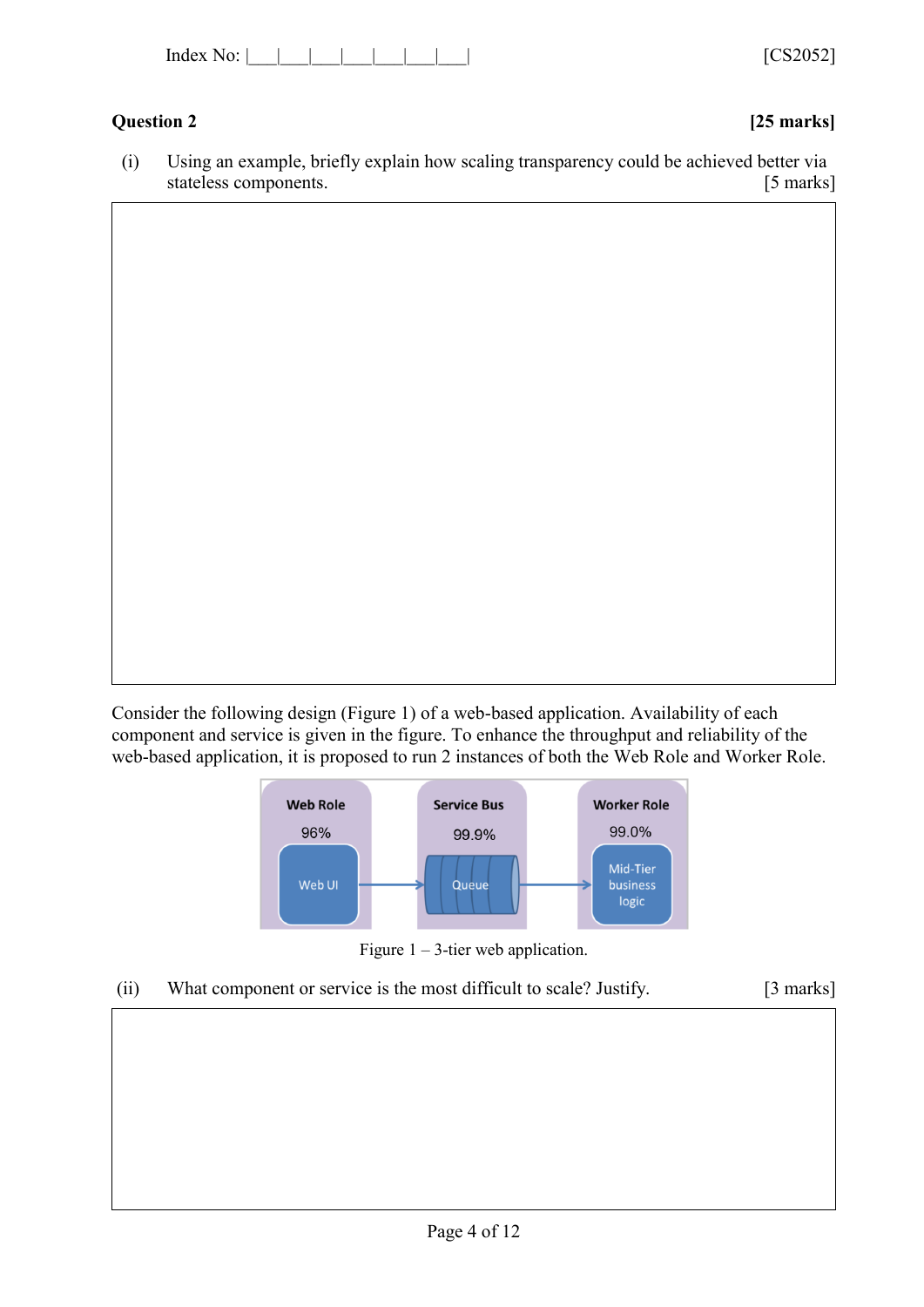| Index<br><b>πΩ</b> |  |  |  |  |  |  |  |  |
|--------------------|--|--|--|--|--|--|--|--|
|--------------------|--|--|--|--|--|--|--|--|

## (iii) What component or service is most likely to fail? Justify. [2 marks]

(iv) Using a rough calculation, explain how the overall availability of the application would<br>improve if 2 instances of Web Role and Worker Role are used instead of one. [5 marks] improve if 2 instances of Web Role and Worker Role are used instead of one.

(v) While retaining the Service Bus how could we split the workload among the 2 Worker Roles? Discuss. [5 marks] Roles? Discuss.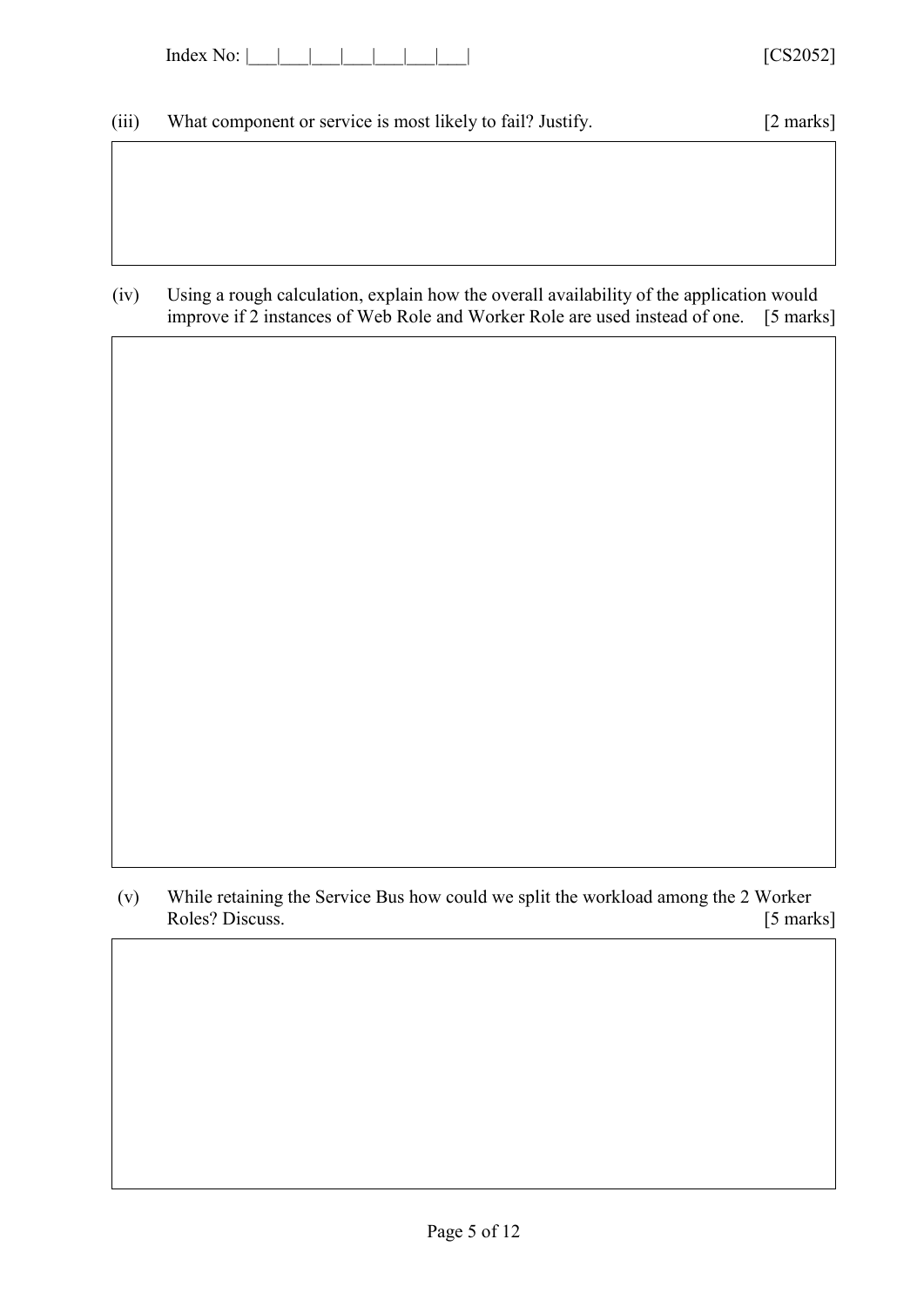| Index No: |  |  |  |  |  |  |  |  |
|-----------|--|--|--|--|--|--|--|--|
|-----------|--|--|--|--|--|--|--|--|

| (vi) | When 2 nodes run the Worker Role, should we increase the queue length of Service Bus     |  |
|------|------------------------------------------------------------------------------------------|--|
|      | compared to the case of having only a single instance of Worker role? Discuss. [5 marks] |  |

### **Question 3 [25 marks]**

The Things Network (TTN) attempts to build an overlay network using Internet of Things (IoT) devices that are around us. Like the Internet (which is a collection of interconnected networks), TTN plans to build a network of IoT networks. Using TTN we should be able to communicate with other things without the reliance of infrastructure based-networks such as 3G/4G and Ethernet by relaying on P2P routing.

Figure 2 shows the high-level architecture of TTN. LoRaWAN is a very-long-range and lowpower wireless technology that enables communication among IoT devices. Join Server safely stores LoRaWAN keys and issues session keys to the Network Server and Application Server. Identity server provides device authentication.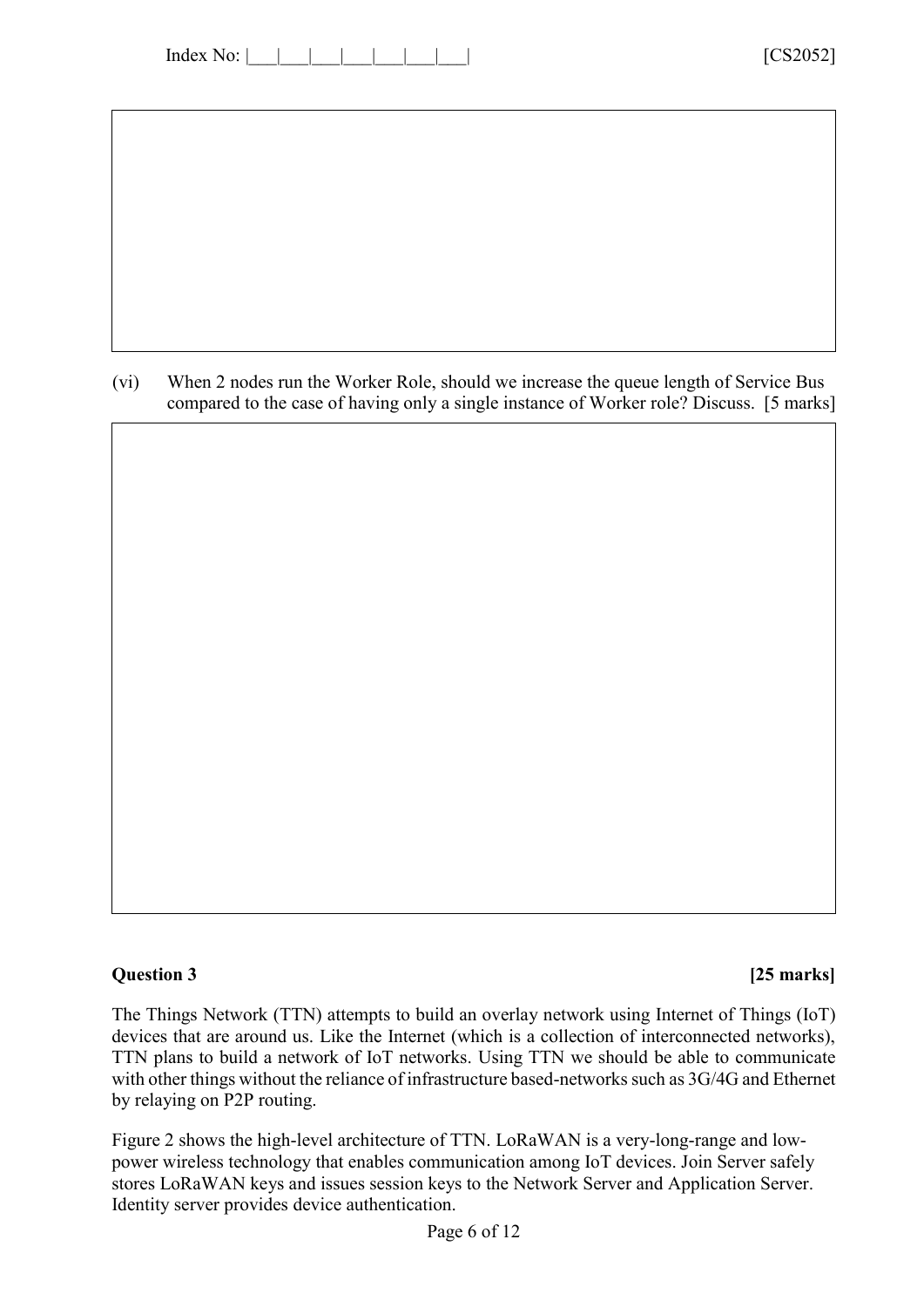

Figure 2 – High-level architecture of Things Network. Source: www.thethingsnetwork.org

(i) Among Consistency, Availability, and Partition Tolerance (CAP) which property would you propose to compromise in TTN? Discuss. [3 marks]

(ii) What overlay topology would you propose to interconnect IoT nodes? Justify. [4 marks]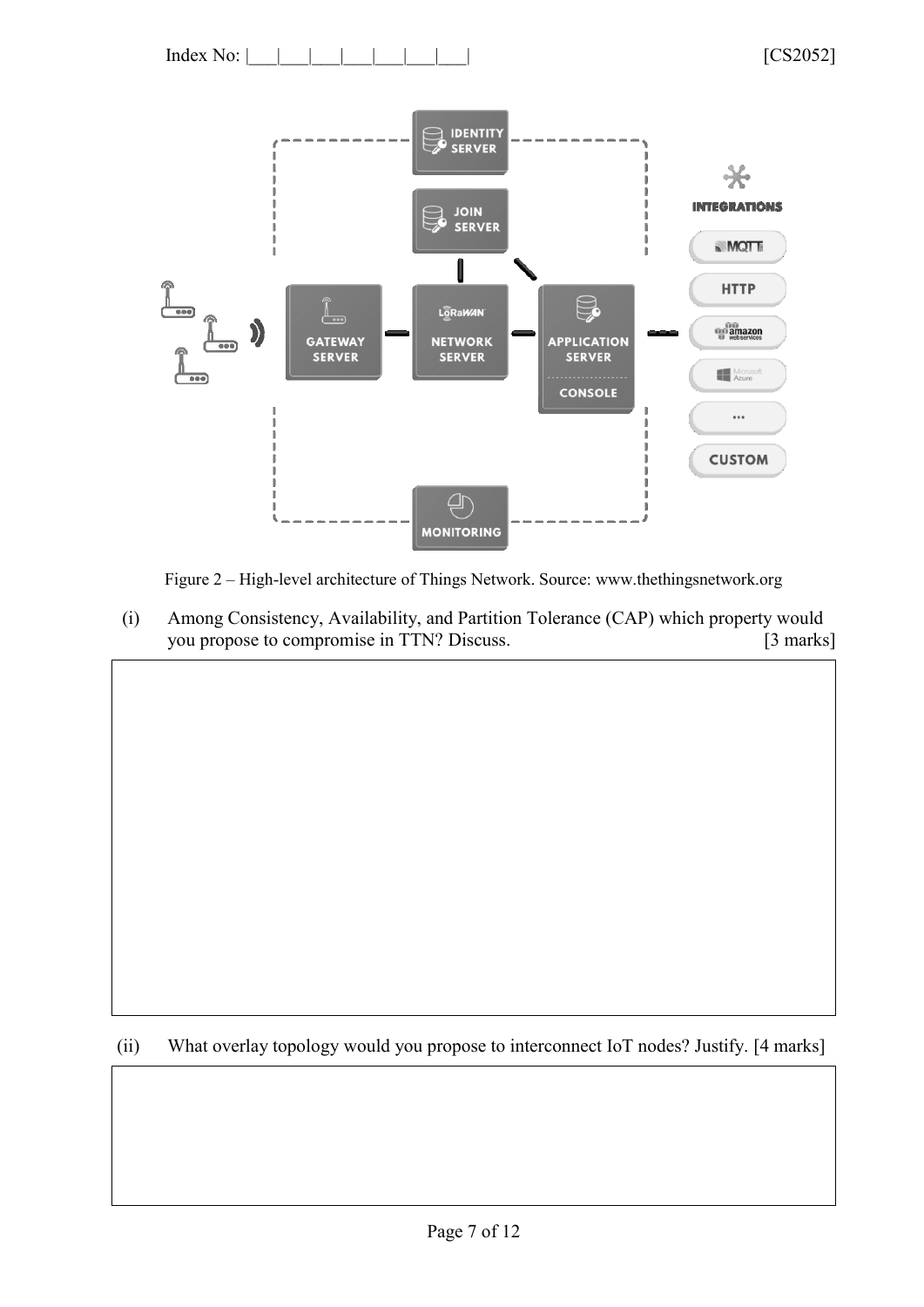| Index No: |  |  |  |  |  |  |  |
|-----------|--|--|--|--|--|--|--|
|-----------|--|--|--|--|--|--|--|

(iii) Would you recommend, a publisher/subscriber service or an Enterprise Service Bus (ESB) for the integration with external data consumption services such as AWS and Google IoT? Discuss. [4 marks]

(iv) Should we time stamp the messages at the IoT device, Gateway Server, or Network<br>Server? Discuss. [7 marks] Server? Discuss.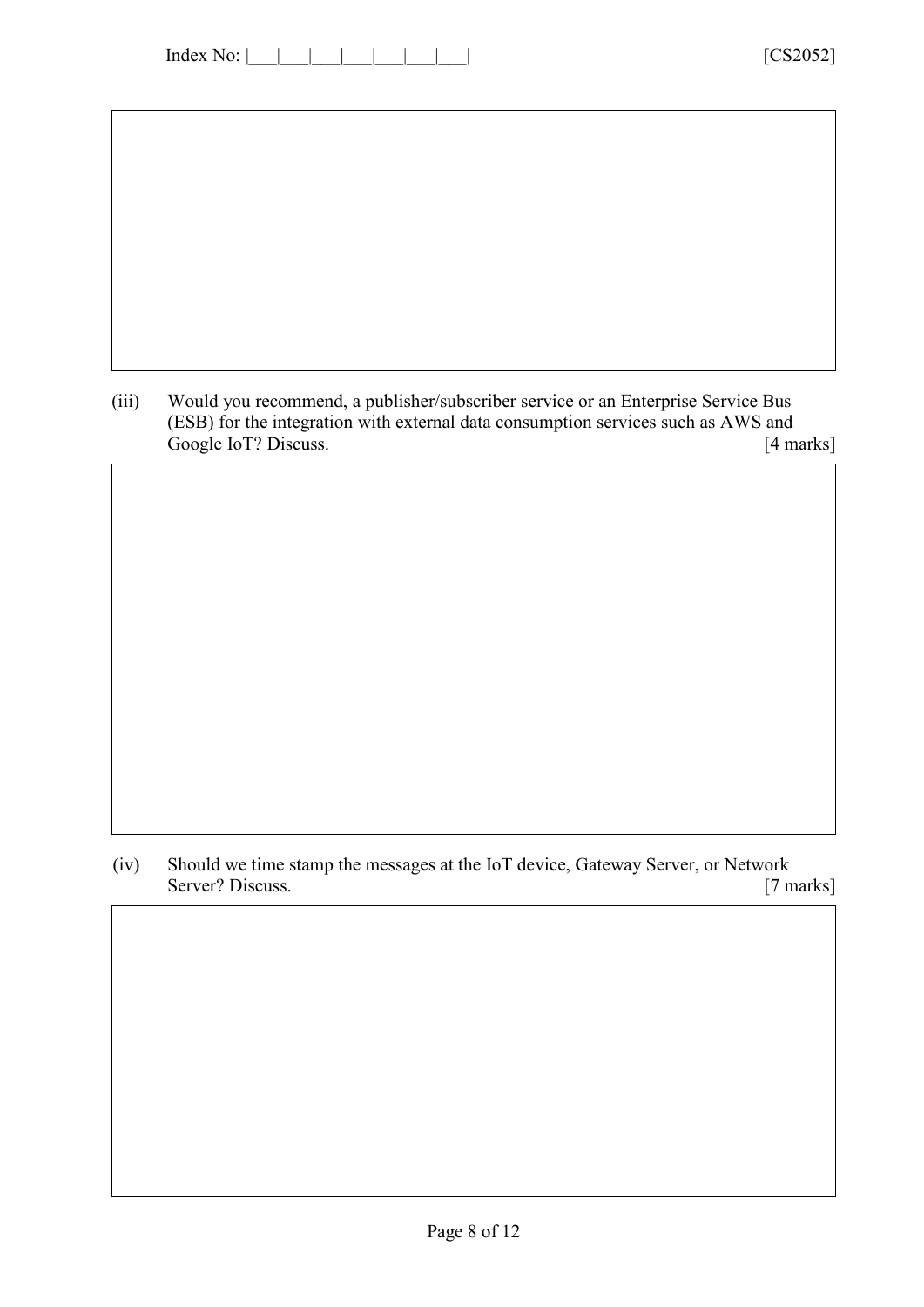| Index No: |  |  |  |  |  |  |  |
|-----------|--|--|--|--|--|--|--|
|-----------|--|--|--|--|--|--|--|

(v) Suppose IoT devices/nodes could receive micro payments for contributing to the TTN. What particular challenges need to be overcome to support distributed transactions in this case? Discuss. [4 marks] case? Discuss.

| (vi) | Tick True or False. |
|------|---------------------|
|------|---------------------|

 $[1 \times 3 \text{ marks}]$ 

|              |                                                                                                   | <b>True</b> | False |
|--------------|---------------------------------------------------------------------------------------------------|-------------|-------|
| a)           | Event-based architectural style would be suitable for this platform.                              |             |       |
| (b)          | Join Server is stateful.                                                                          |             |       |
| $\mathbf{c}$ | Transient communication is suitable for the communication between<br>IoT devices and TTN servers. |             |       |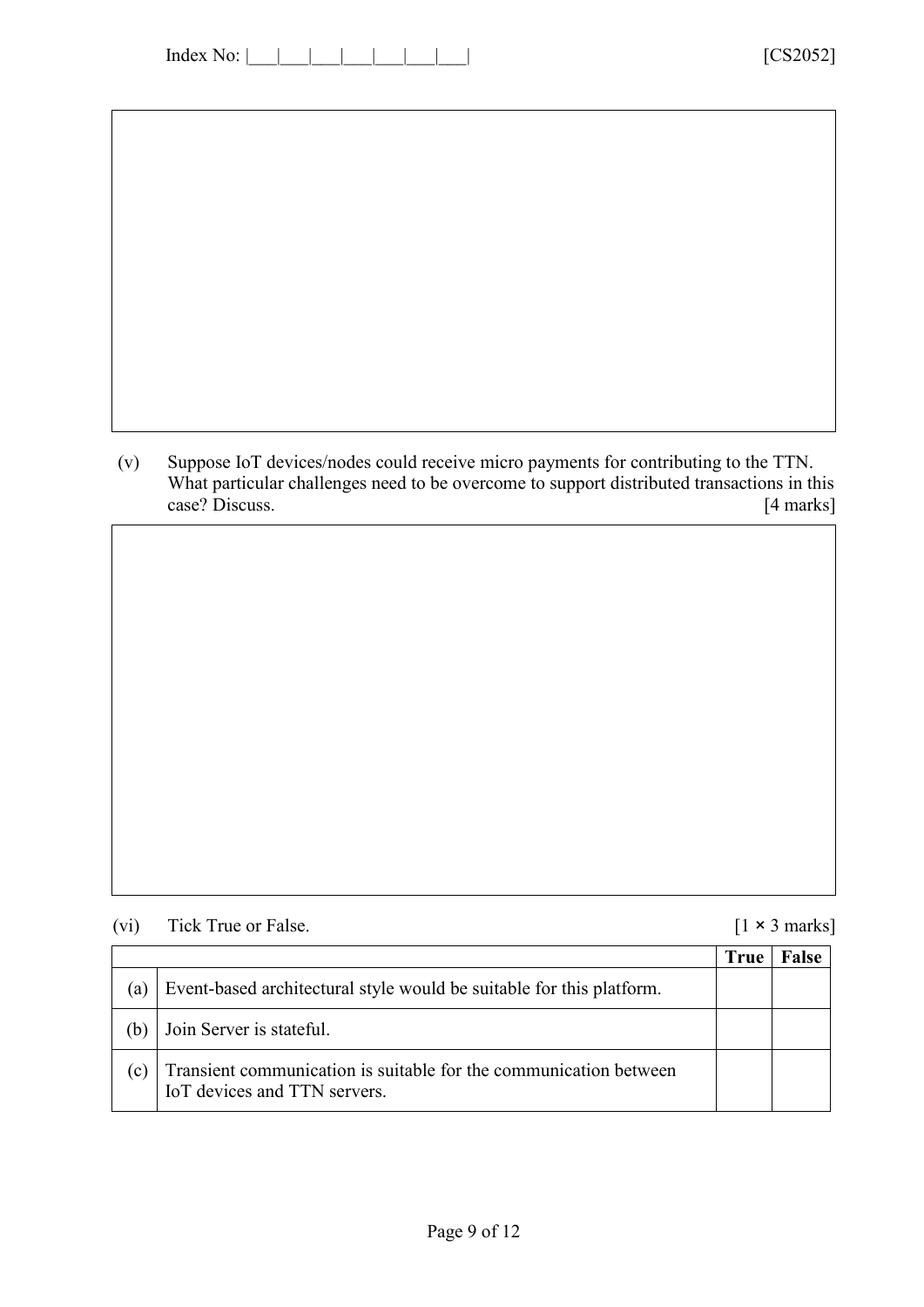| Index |  |  |
|-------|--|--|
|-------|--|--|

# **Question 4 [25 marks]**

 $[CS2052]$ 

| "Content Delivery Networks (CDNs) enhance performance while compromising     |             |
|------------------------------------------------------------------------------|-------------|
| <i>consistency.</i> " Do you agree or disagree with this statement? Discuss. | $[4$ marks] |

(ii) "*Virtualization is not the same as Cloud Computing.*" Do you agree or disagree with this statement? Discuss. [4 marks]

Suppose Twitter is interested in generating a Word Cloud of hashtags (see Figure 3) that appeared in the last 15 minutes. *Word Cloud* is an image composed of words used in a particular text, in which the size of each word indicates its frequency. Thus, we need to find the frequency of hashtags that appeared in the last 15 min. Suppose Twitter plans to plot only the 100 most popular hashtags.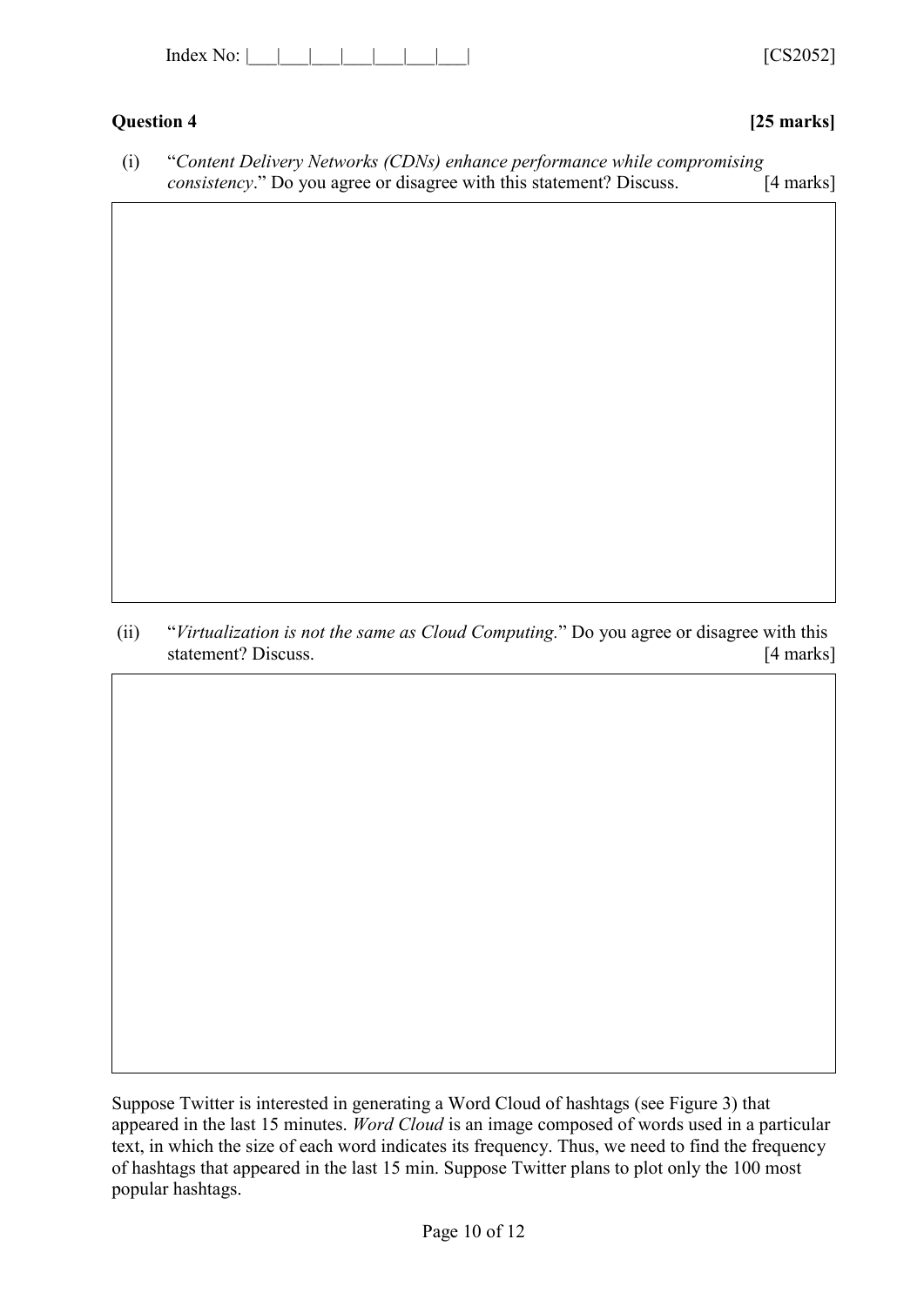

Figure 3 – Word Cloud. Source: arnesund.com

(iii) Write a pseudocode of a Map-Reduce program that shows how you can calculate the ranked frequency table of hashtags. The answer should provide all map and reduce functions, as well as technique to shuffle data between mappers and reducers. [11 marks]